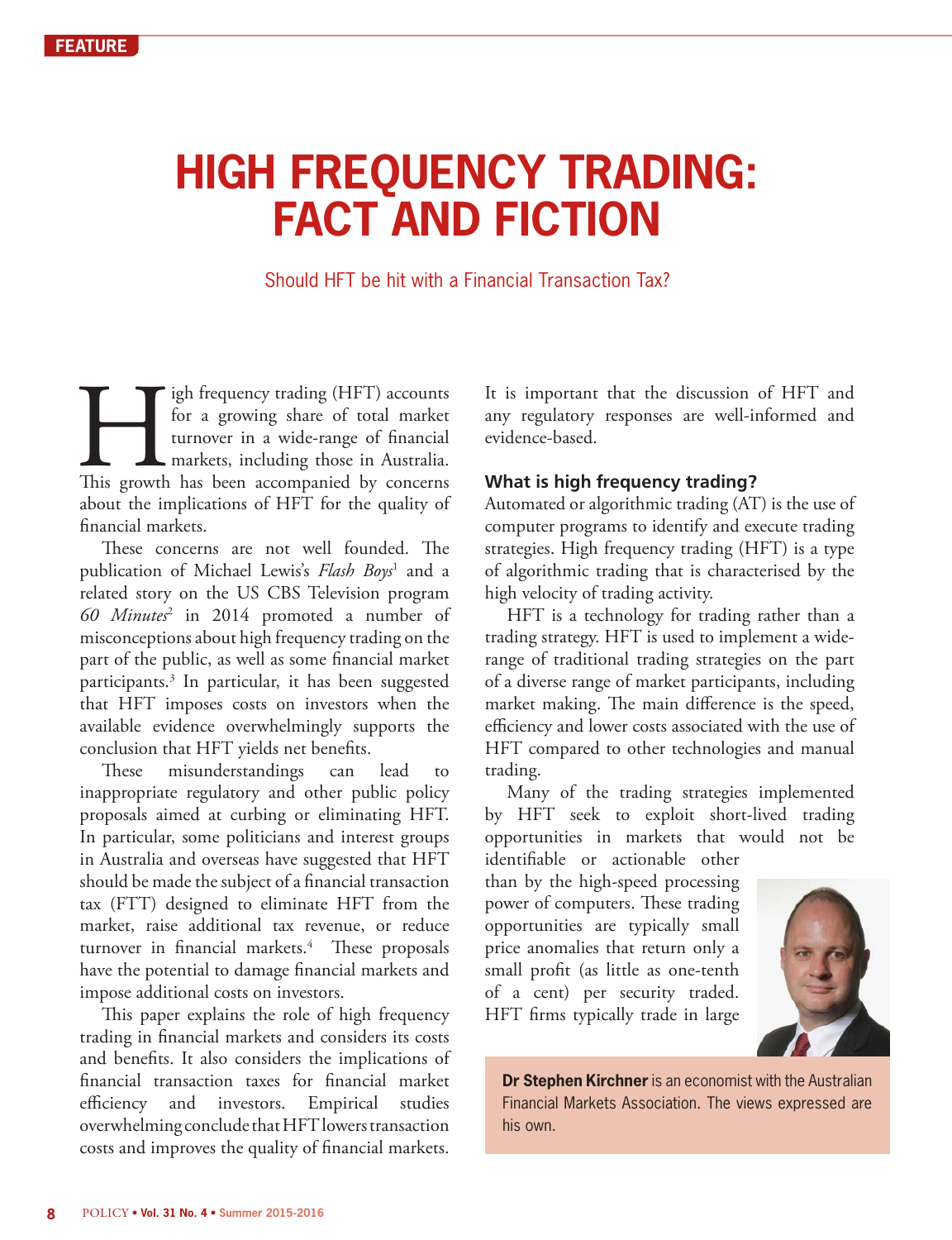volumes to generate profits from these small pricing anomalies. In doing so, they provide liquidity and help ensure the efficiency of prices for financial assets<sup>5</sup>

Because these trading opportunities are shortlived, HFT is characterised by very short holding times for the securities traded. For example, the average holding time in the Australian equity markets on the part of HFT firms is around an hour,6 but could be as short as seconds or even milliseconds.

High frequency trading is also characterised by high order-to-trade ratios. HFT firms will often amend or cancel orders many times before an actual trade takes place. This is a function of the high velocity of HFT activity. In the Australian equity market, HFT order-to-trade ratios have averaged around 13:1, although ratios of as much as 1000:1 have been seen.7

#### **Who are high frequency traders?**

HFT is typically, but not exclusively, undertaken by small firms that specialise in the application of computer technology to financial markets and typically trade on their own account with their own capital. These firms are sometimes called principal trading firms (PTFs) because they are engaged in principal rather agency trading or broking. Many HFT firms act as traditional market makers, offering to buy and sell in the same market and profiting from buy-sell spreads, while also having the effect of narrowing those spreads. Other HFT firms engage in cross-market and statistical arbitrage trading strategies, exploiting predictable relationships between different financial instruments or markets.

The technologies associated with HFT are also widely employed by other market participants. Large financial institutions, broker-dealers and fund managers frequently employ trade execution algorithms, either as part of their proprietary trading activities or as a means of reducing the cost of trading. Trade execution algorithms are used to identify the best time, venue and order size to execute a trade. By breaking up large orders into a larger number of smaller trades, these algorithms can reduce the price impact and cost of executing a large trade, with benefits for both intermediaries and investors.

#### **How important is high-frequency trading?**

HFT as a share of total traded volume varies between different markets in different jurisdictions. In Australia, HFT accounts for around 27% of total equity market turnover and around 14% of turnover in Australian Government Bond futures.<sup>8</sup> In some overseas markets, such as US equity markets, HFT can account for more than half of total market turnover. Automated trading accounts for half the trading activity in on-the-run US Treasury securities on the major inter-dealer platforms and around 70% of trading volume in the three major currency pairs in the foreign exchange market.<sup>9</sup> The HFT share of overall market turnover serves as one measure of the contribution of HFT to market liquidity.

Regulatory changes since the financial crisis of 2008 have reduced the market making activities of traditional market participants such as banks. Globally, banks' holdings of financial assets have declined around 40% since the crisis, largely in response to regulation.<sup>10</sup> This reduction in inventories of financial securities available for market making activities by major banks has made the market making function of PTFs using HFT even more important to the provision of overall market liquidity.

The technologies associated with HFT are also widely employed by other market participants.

#### **What are the benefits of HFT?**

#### *Lower Costs*

Technological innovation, together with financial deregulation, has led to a long-term decline in trading costs in many financial markets and these benefits have been shared by both financial intermediaries and consumers of financial services.<sup>11</sup> The benefits of automation are not confined to trade execution. Back-office functions and post-trade services such as clearing and settlement have also benefited from automation.

The ability to submit orders electronically to exchanges directly rather than through brokers has been an important innovation in lowering the cost of trading.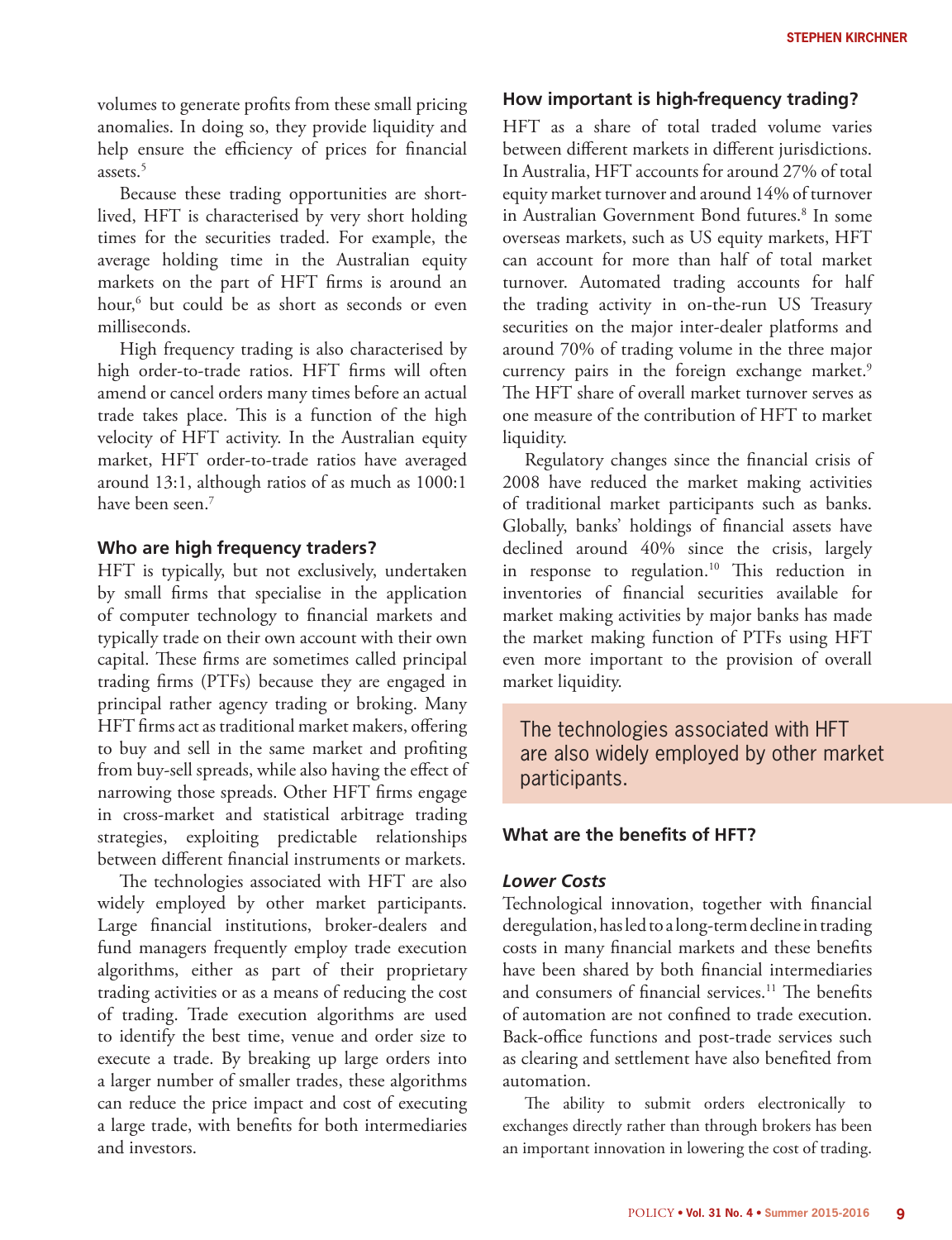In the US, equity market quality and liquidity have improved alongside the rise of electronic trading on a wide-range of measures. With HFT accounting for as much as 70% of US equity market turnover, the US also enjoys the world's lowest institutional trading costs for large cap stocks.<sup>12</sup>

In Australian equity markets, institutional brokerage and transaction costs have been on a declining trend in recent years, consistent with overseas trends. Figure 1 shows average commission and implementation shortfall (the difference between arrival and execution prices) in Australian equity markets measured in basis points as compiled by ITG, an independent broker-dealer.<sup>13</sup>

A similar level and trend for implied institutional commission rates is evident in a survey of Australian fund managers by Peter Lee Associates (Figure 2).

While the commissions and other transaction costs paid by Australian fund managers are influenced by a range of factors apart from the growth in HFT, the declining trend in these costs is consistent with the view that HFT lowers costs for investors.







Source: Peter Lee Associates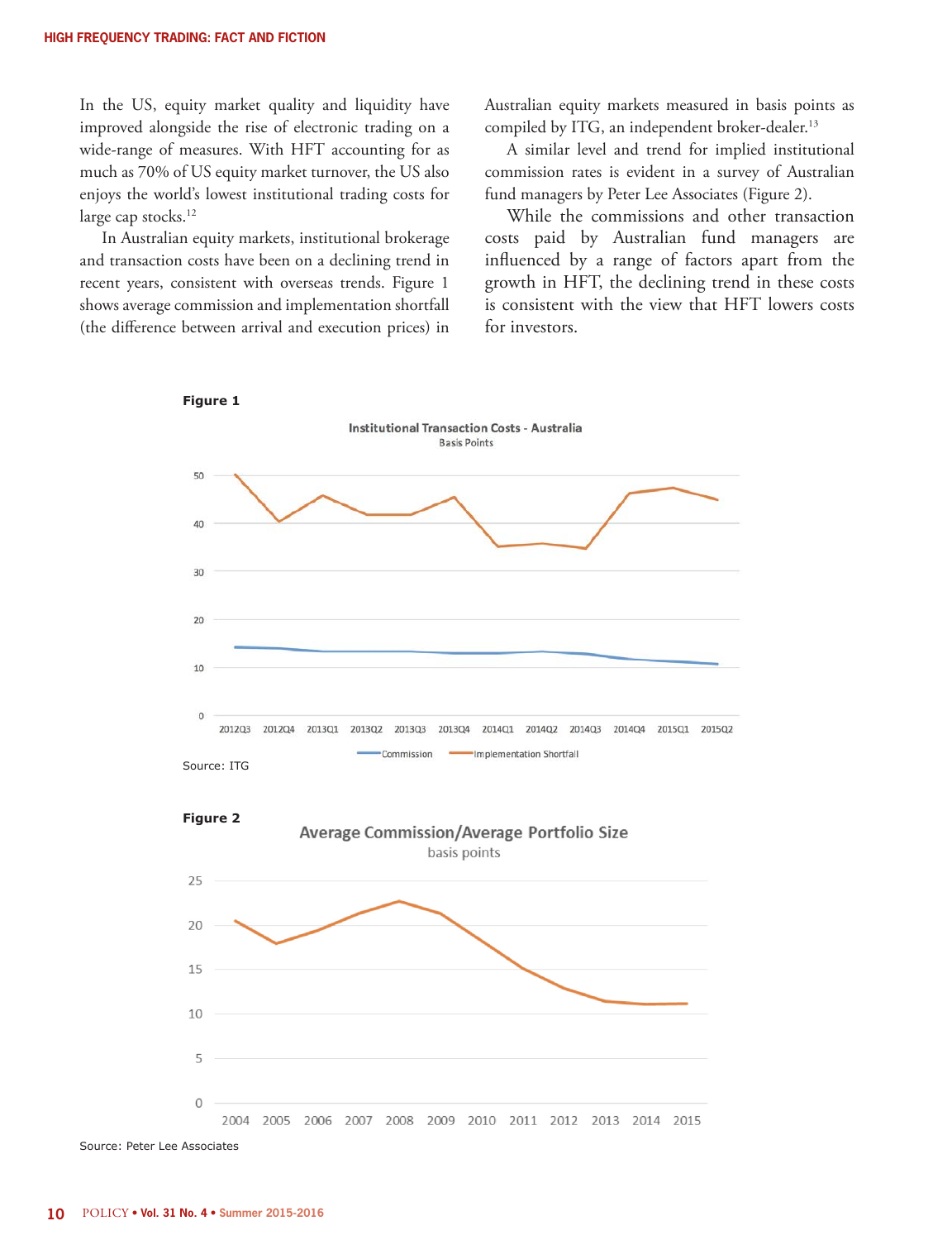#### *Increased Liquidity*

HFT provides liquidity in markets, which is essential to their functioning. Liquidity can be defined as the ease with which market participants can buy or sell financial instruments or securities. It is usually measured by reference to the spread between buying and selling prices, although measures of market depth (the volume of a security on bid or offer), the time taken to complete a trade (immediacy), total turnover and turnover ratios are also relevant measures of market liquidity.

By adding to market liquidity, HFT narrows buy-sell spreads and lowers the cost of trading. HFT has also been important in driving reductions in tick sizes, which facilitates the narrowing in spreads.

HFT imposes a positive externality on market participants, because HFT firms do not fully capture all of the benefits of HFT in lowering trading costs for other market participants,<sup>14</sup> nor do they fully capture the social value of the information generated through price discovery in financial markets.

#### *Increased Efficiency*

By lowering transaction costs, HFT improves the efficiency of markets. The main function of financial markets is price discovery, which in turn coordinates the economy-wide capital allocation process. The efficiency of financial markets can be defined as the speed with which markets incorporate new information in asset prices. The increased velocity of trading through HFT ensures that market prices reflect new information more quickly. Much of the innovation in financial markets historically has been driven by the desire to profit from bringing information to market more quickly.

#### *Higher Returns for Investors*

Transaction costs subtract from returns to investors. Lowering transaction costs raises returns to investors and thus asset prices. It follows that any permanent reduction in transaction costs through innovations such as HFT will lead to a permanent increase in asset prices and a positive wealth effect from the increased value of investors' portfolios.

#### *Lower Cost of Capital*

Higher asset prices also lower the cost of capital for firms, increasing investment, the capital stock,

productivity, real wages and living standards. As Jones notes, 'this is the main channel by which HFT can have societal value.'15

#### *Profitability and Market Efficiency*

As financial markets become more efficient, the profitable trading opportunities available to HFT firms are reduced. As in any other industry, the competitive entry of HFT firms exploiting new technologies can be expected to reduce profits available to HFT and algorithmic trading over time. At some point, the marginal cost of deploying new HFT technologies will exceed the marginal benefit available from HFT-based trading strategies. Trends in the profitability of HFT firms may be indicative of the efficiency of financial markets.

#### *Lower Volatility*

Empirical evidence overwhelmingly supports the conclusion that HFT enhances market quality and reduces market volatility.16 HFT smooths market prices by trading against transitory price changes and in the direction of permanent price changes. There is also evidence that HFT reduces the probability of end-of-day price or market manipulation.<sup>17</sup> These are all natural consequences of the role of HFT in improving market liquidity and efficiency.

# Lowering transaction costs raises returns to investors.

A common criticism of HFT is that because of the high order-to-trade ratio, the liquidity offered by HFT firms is 'fleeting' and therefore not real. It has been suggested that HFT liquidity evaporates in volatile markets. However, ASIC found that HFT entities 'displayed negligible change in their contribution to depth in the S&P/ASX 200 securities given different states of volatility.'18

The high rate of order amendments or cancellations is not in itself evidence of 'fake' liquidity. From the standpoint of other market participants demanding liquidity, what matters is the number of quotes supplied by HFT firms that are actually filled or traded against. The market share of HFT firms in overall market turnover is a more relevant measure of their contribution to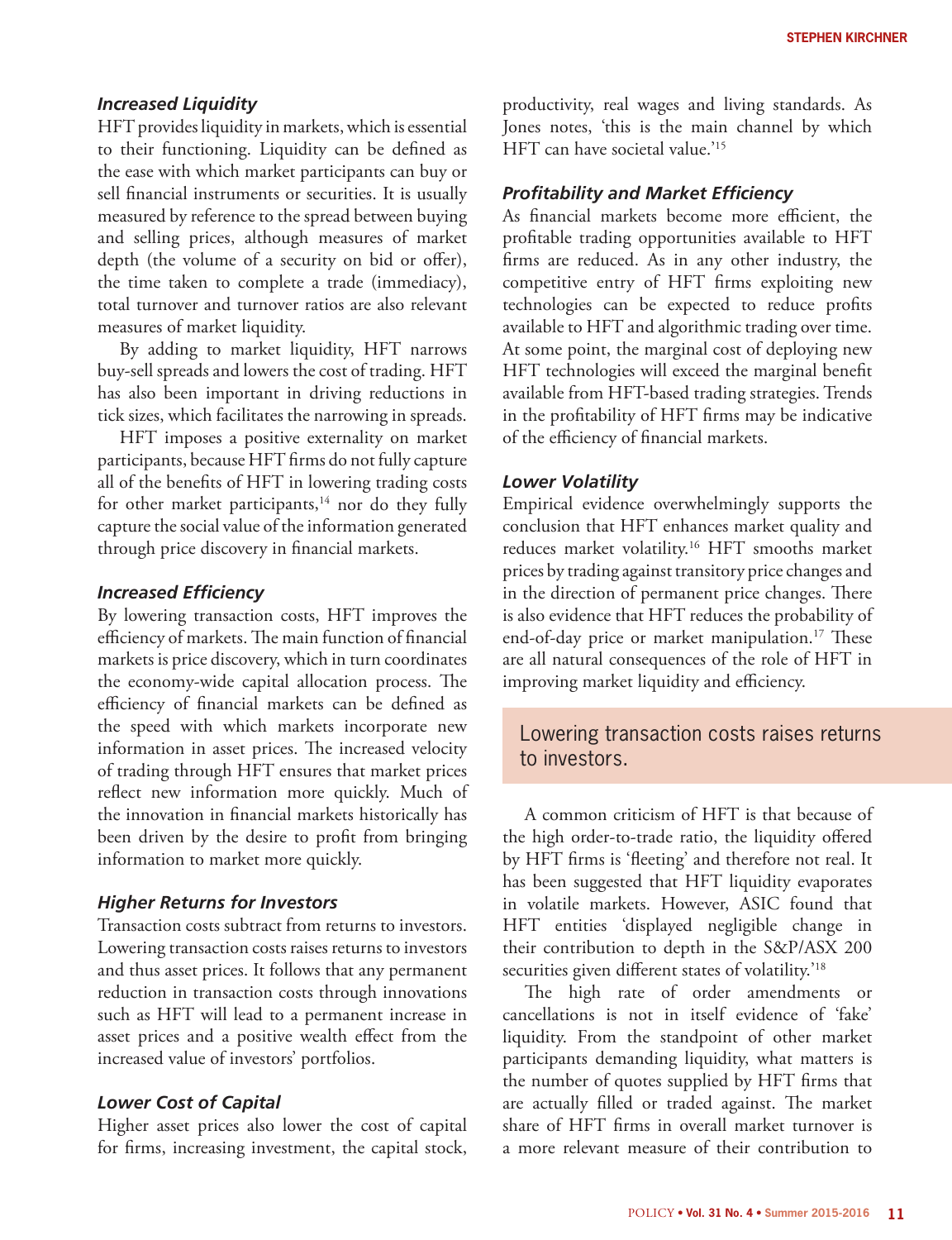market liquidity. High order-to-trade ratios are symptomatic of the speed and efficiency HFT firms bring to trade execution, which enhances liquidity, even if many of those orders are amended or cancelled. A high order-to-trade ratio is to be expected in an environment of narrowing spreads and smaller tick sizes, which necessitates more frequent updating of orders in response to smaller price movements.

Charles Jones's survey of the literature finds that:

*Based on the vast majority of the empirical work to date, HFT and automated, competing markets improve market liquidity, reduce trading costs, and make stock prices more efficient. Better liquidity lowers the cost of equity capital for firms, which is an important positive for the real economy. Minor regulatory tweaks may be in order, but those formulating policy should be especially careful not to reverse the liquidity improvements of the last twenty years…*

# These above normal profits can be expected to be competed away over time.

*Empirically, the challenge is to measure the incremental effect of HFT on top of all the other changes in equity markets. The best papers for this purpose identify market structure changes that facilitate HFT. There have been several such changes, and the results in these papers are consistent. Every time there has been a market structure change that results in more HFT, liquidity and overall market quality have improved. It appears that market quality improves because automated market-makers and other liquidity suppliers are better able to adjust their quotes in response to new information.*<sup>19</sup>

#### **What are the costs of HFT?**

HFT firms act as intermediaries in the market. HFT firms earn trading revenues and make profits in their role as market makers and suppliers of liquidity and through arbitrage strategies. In this sense, they are no different from other market intermediaries such as broker-dealers and the suppliers of other trade and post-trade services, including clearing and settlement. In supplying services to financial markets, intermediaries impose costs on other market participants, but also confer benefits, as discussed above.

The revenues or profits earned by HFT firms are often said to be a cost to other financial market participants. But these revenues and profits are no different to those that accrue to any other supplier of services to financial markets.

ASIC estimate that HFT imposes costs on other Australian equity market users of between 0.7 and 1.14 basis points, compared to 1-5 basis points for institutional brokerage and 20-30 points for retail brokerage.20 However, as ASIC also notes, these costs need to be compared to the benefits of HFT in reducing overall transaction costs, improving market efficiency and reducing market volatility. ASIC rejects claims made by the Industry Super Network and others about the costs of HFT to investors, saying that 'these claims are not supported by our analysis.'<sup>21</sup>

The revenues and profits of HFT firms also need to be compared to those of the other financial intermediaries they have displaced. To the extent that these profits are lower than more traditional broker-dealer intermediaries, it is misleading to suggest that HFT imposes an additional cost on other market participants when in fact they confer a saving that benefits other market participants relative to a counter-factual in which there was less or no HFT activity

The profitability of HFT may be indicative of informational and other inefficiencies in financial market prices, but HFT reduces these inefficiencies, it does not cause them. HFT firms may earn abovenormal profits from non-reproducible advantages flowing from technological innovation, but these above normal profits can be expected to be competed away over time as algorithmic trading technologies and associated strategies diffuse to other market participants.

The profitability of HFT represents returns to entrepreneurship and innovation and is symptomatic of the competitive pressure HFT firms bring to financial markets. The distribution of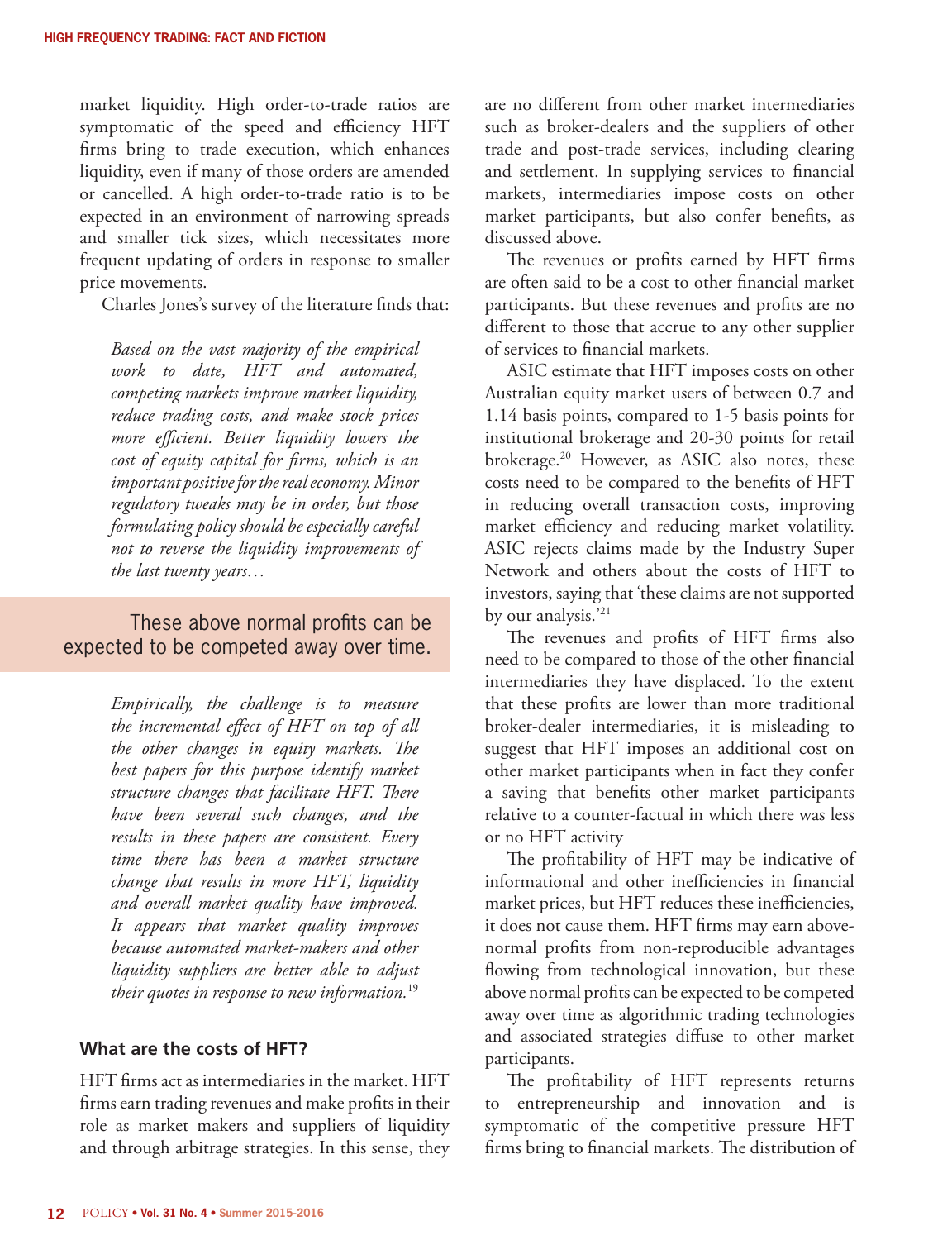profits between market participants is not in itself a cause for concern from a public policy standpoint. The relevant public policy question is the net economic benefits of HFT to society as a whole.

HFT can be both a supplier and demander of market liquidity. HFT demands liquidity when it takes the active rather than the passive side of a trade. However, HFT still serves a stabilising role, by consuming liquidity when spreads are tight and supplying liquidity when spreads are wide, limiting the extent of spread widening.<sup>22</sup> Empirical studies find that HFT is generally a net supplier of liquidity, even during episodes of market volatility.

The costs of upgrading market infrastructure to accommodate HFT are sometimes cited as a cost to other market participants. However, technologydriven upgrades to market infrastructure are essential to the long-run declines in the cost of trading flowing from automation already discussed. The fact that HFT drives upgrades in financial market infrastructure to enable it to take advantage of new technologies should be seen as a benefit to the market rather than a cost.

#### **Has HFT caused 'flash crashes'?**

So-called 'flash crashes' (or rallies) are sharp, shortterm movements in prices that do not have a readily apparent fundamental basis. Flash crashes are not a modern development and have always been a feature of financial markets. On 28 May 1962, well before the advent of electronic trading, some major US equities listed on the New York Stock Exchange fell 9% in 12 minutes.<sup>23</sup>

Official and unofficial studies of flash crash (or rally) episodes have found that not only is HFT not the cause of these episodes, but that HFT firms generally continued to supply liquidity through these events and acted as a stabilising rather than destabilising force for market prices.<sup>24</sup> To the extent that HFT profits from market volatility, it does so by smoothing that volatility, giving HFT firms an incentive to trade in volatile markets.

There is evidence that HFT firms may sometimes step aside and fail to provide liquidity during extreme volatility episodes. This is generally in response to internal risk controls or capital constraints and is no different in motivation from other intermediaries who are also constrained in their ability to manage extreme volatility. Traditional market makers engaged in manual trading simply failed or refused to answer the phone during such episodes.

Faulty or poorly designed trade execution and other algorithms have been implicated in some volatility episodes, but this problem is not unique to HFT. Human error (for example, 'fat finger' trades) has also been implicated in market disruptions. Any technology for trading is potentially prone to malfunction or errors.

Market trading curbs and circuit breakers can be used to manage volatility episodes and provide opportunities for market participants to correct problems with algorithmic trading and have been effective regulatory tools for managing previous episodes of market volatility.

#### **Is HFT predatory or manipulative?**

Market manipulation is as old as financial markets. Like any technology, HFT can be abused. Market manipulation is illegal in most jurisdictions. HFT firms have just as much interest in promoting fair and orderly markets as other market participants.

Allegations of market abuse through HFT are asserted more frequently than they are demonstrated. The UK Government Office for Science commissioned three empirical studies as part of a much wider investigation into computerbased trading found 'no direct evidence of a link between HFT and market abuse.'25

Technology-driven upgrades to market infrastructure are essential to the long-run declines in the cost of trading.

There are a number of potential forms of market abuse that could be executed via HFT. So-called 'layering' and 'spoofing' strategies involving placing orders without an intent to trade are illegal in many jurisdictions. These strategies are not confined to HFT, although associated technologies may facilitate such strategies. 'Quote stuffing' involves overwhelming computer systems with a large number of order updates to slow other firms' price adjustment, but this is not a common practice because it is not easy to do. These strategies constitute market abuse under ASIC's Market Integrity Rules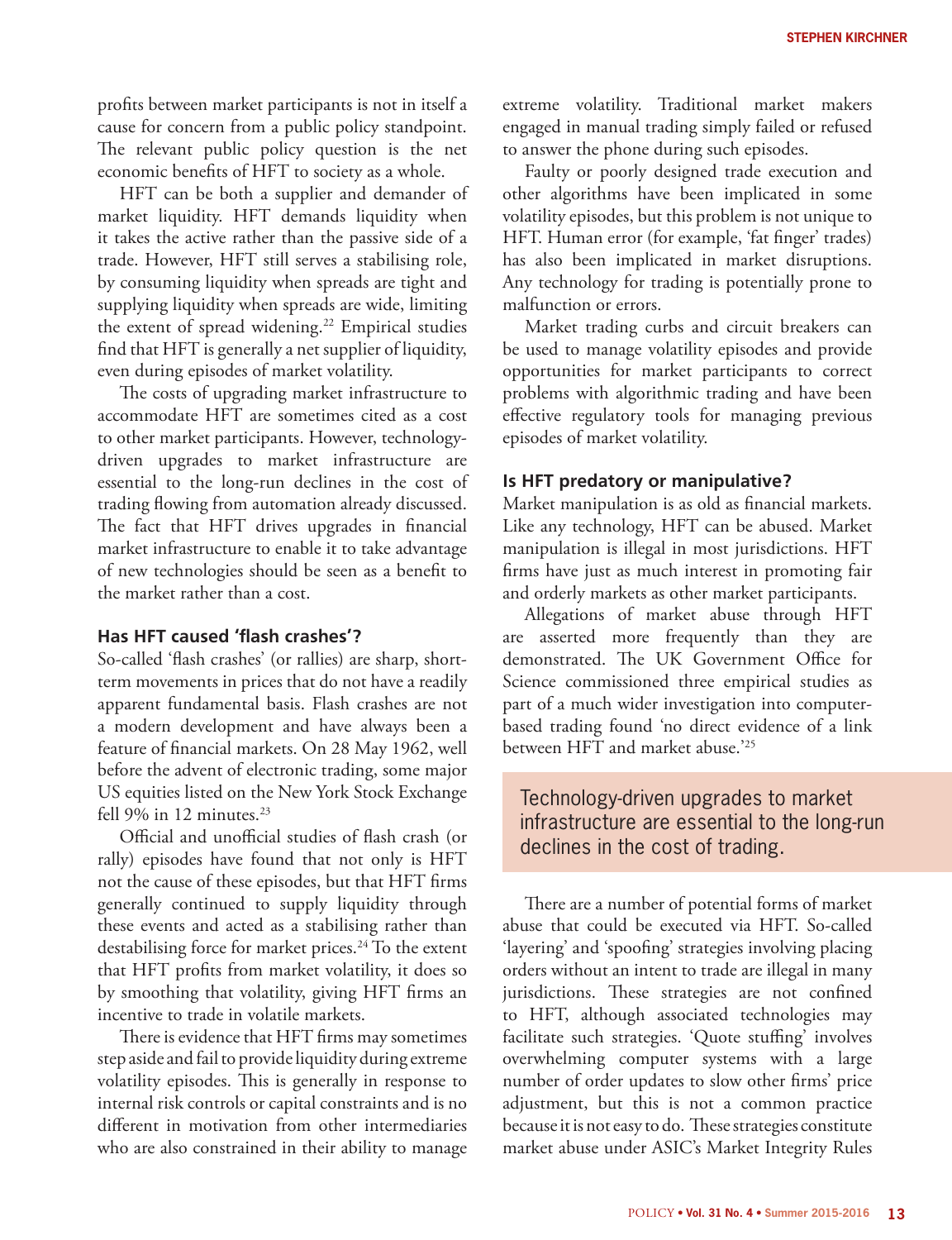and are enforced accordingly, although it should be noted that market integrity breaches are a very small proportion of ASIC's enforcement actions.

Some trading strategies employing HFT aim to detect and trade ahead of large institutional orders, potentially increasing trade execution costs for large institutions like fund managers, a cost that could then be passed on to retail investors. This practice is sometimes misleadingly called 'front-running.' 'Front-running' has a legal and regulatory meaning and refers to the practice of trading ahead of client orders or on the basis of client information. Trading on the basis of public information using order detection algorithms is entirely legitimate and should be distinguished from practices which involve trading on the basis of client information. Since HFT firms do not have clients, they cannot trade based on client information and engage in 'front-running.'

Michael Lewis's book Flash Boys popularised the notion that the US stock market is rigged by HFT at a cost to retail investors.

Order protection rules in central limit order books are designed to protect financial markets from abusive behaviour. Large block trades on the part of institutions are often executed in limited display venues (so-called 'dark pools') rather than 'lit' markets, with a view to preventing movements in price due to large block trades and to protect them from HFT strategies. Fund managers can themselves use algorithms to detect noise created by HFT and informed trading. To the extent that HFT trades against temporary price changes of the type likely to be associated with large block trades, it lowers institutional transaction costs, to the benefit of retail savers and investors.<sup>26</sup> The use of dark pools and the internalisation of retail orders to 'protect' them from HFT may in fact increase costs to retail and other investors.

There is some evidence of HFT firms trading ahead of non-HFT participants in the Australian equity market, increasing limit order transaction costs for the latter due to an increase in execution

shortfall, at least based on one unpublished study.<sup>27</sup> However, this is more of a distributional issue and is not necessarily inconsistent with the view that HFT lowers overall transaction costs over time. The longterm decline in institutional trading costs in the US equity market, which is characterised by a large HFT share of total market turnover, is indicative of the overall reduction in transaction costs attributable to HFT. In weighing the costs and benefits of HFT, it is important to distinguish between static costs to individual markets participants and long-run dynamic gains to the market as a whole due to declining transaction costs.

#### **Is HFT unfair?**

Market participants and regulators seek to ensure that markets are procedurally fair in the sense of providing equal treatment and equality of opportunity. However, financial markets are not intended to provide fairness in terms of equality of outcomes. In the context of a well-regulated market, HFT is procedurally fair, but may result in unequal outcomes for different market participants. In particular, HFT firms may profit at the expense of other market participants. As Angel and McCabe note, HFT 'does no more to perpetuate the inherent unfairness – in the sense of equality of outcomes – of life than many other features of our capital markets.'28 Because HFT is more efficient in supplying liquidity, it is likely to win market share from other less efficient financial market intermediaries in a competitive market.

The desire for speed in trade execution is fundamental to financial markets and part of what keeps them informationally efficient. Michael Lewis's book *Flash Boys* popularised the notion that the US stock market is rigged by HFT at a cost to retail investors. However, his book presents no evidence that such 'rigging' takes place. As Peter Kovac notes, 'Lewis' allegations of an omnipresent front-running scheme rest almost entirely upon three anecdotes and three hypothetical examples… His entire theory is based solely upon the fact that the market showed a new price after a large trade.' Lewis missed the real story, namely, the benefits to retail investors from the rise of 'a diverse multitude of firms constantly competing to offer better prices' at the expense of traditional equity broker-dealers.29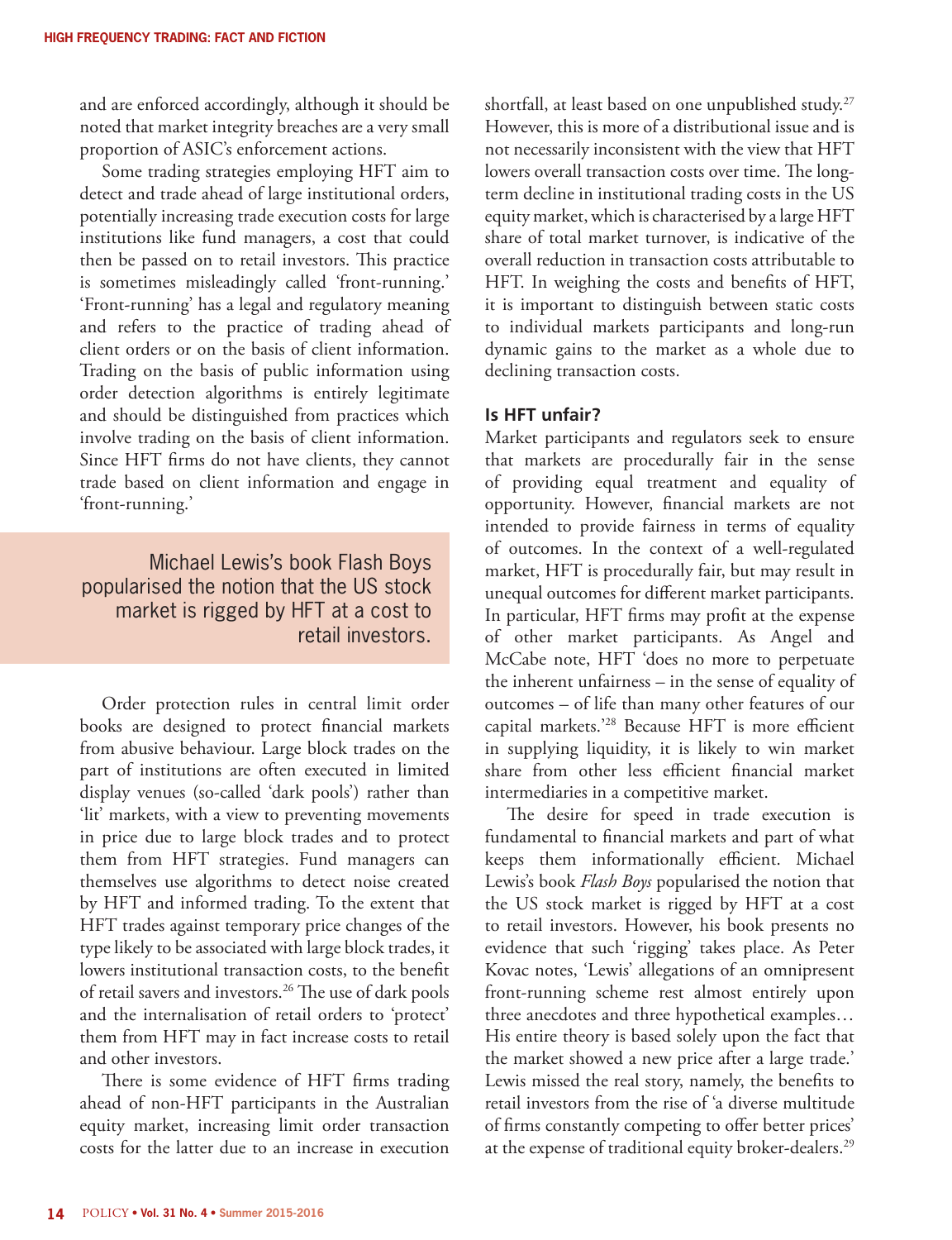HFT firms seek advantages over other market participants, in particular, by increasing the speed of trade execution. A prominent example of this practice is the co-location of the servers of HFT firms with the trading venues' matching engines. HFT firms are not unique in this regard, with buyside institutions and data vendors also seeking speed advantages from co-location. ASIC's review of HFT in the Australian equity market concluded that 'we do not regard the fact that market participants can co-locate to obtain a speed advantage as inherently unfair.'30

There is nothing new in seeking speed advantages in trade execution. Open outcry trading pits are characterised by jockeying for positional advantages on the trading floor. Automated trading is more amenable to the creation of a level playing field than physical trading floors. Most exchanges require equal length and bandwidth for cables connecting co-located trading infrastructure to the trading venue's matching-engine. So long as such access is provided on a non-discriminatory basis, automated trading is more conducive to the creation of a level playing field than older trading technologies where speed of execution depended, among other things, on how quickly a broker answered the phone.

It should also be noted that algorithmic trading technologies are not limited to specialist firms or large institutions. Individual retail investors have also designed and implemented their own trading algorithms.31 While some HFT technologies may be beyond the reach of individual investors, this is true of many other resources and is not procedurally unfair.

Suppressing HFT through regulation or taxes is unfair to the many market participants who would then be denied the benefits associated with HFT discussed above. As Bell suggests, 'there is no regulatory solution to make markets truly equal in terms of trading advantages or information distribution and processing. All regulatory intervention can do is move the advantage around.'32

# **Why not tax HFT with a Financial Transaction Tax?**

A financial transaction tax (FTT) is a tax on the gross market value of a financial transaction. Securities transaction taxes (STTs) are a type of

FTT that taxes financial securities such as equity and debt instruments or their derivatives. FTTs can be imposed on the buyer, seller or both. As with other taxes, the economic burden of the tax does not depend on which side of the market the tax is applied to.

FTTs are sometimes called Tobin taxes, after James Tobin, who proposed an internationally uniform tax of one percent on currency transactions. Tobin's proposal was designed to address 'excessively efficient international money markets.' The problem as Tobin saw it was that other political and economic institutions were not as internationalised as financial markets, limiting the ability of governments to effectively manage national economic policies in the context of floating exchange rate regimes and cross-border capital flows. This prompted his recommendation for a FTT as a 'second best way out, forcing some segmentation of inter-currency financial markets.'33 Yet experience with floating exchange rate regimes and cross-border capital flows has invalidated Tobin's concerns, rendering his proposed FTT a second-best solution in search of a first-order problem.34

# For a small open economy like Australia, taxes on capital such as a FTT would induce capital outflows.

FTTs are also known as Robin Hood taxes based on the mistaken notion that they tax the rich at the expense of the poor. Many interest groups covet the revenue they believe could be raised through a FTT.<sup>35</sup> This idea rests on the mistaken assumption that the burden of the tax falls on financial intermediaries when in fact the tax burden falls on the consumers of financial services and investors through higher transaction costs. For a small open economy like Australia, taxes on capital such as a FTT would induce capital outflows until the after tax return on capital is restored to that of the rest of the world. The burden of the tax would fall on workers through a lower capital stock, reduced productivity and real wages.36

A FTT can be contrasted with a goods and services tax (GST) on financial services, which taxes only net value or value-added. Unlike a GST on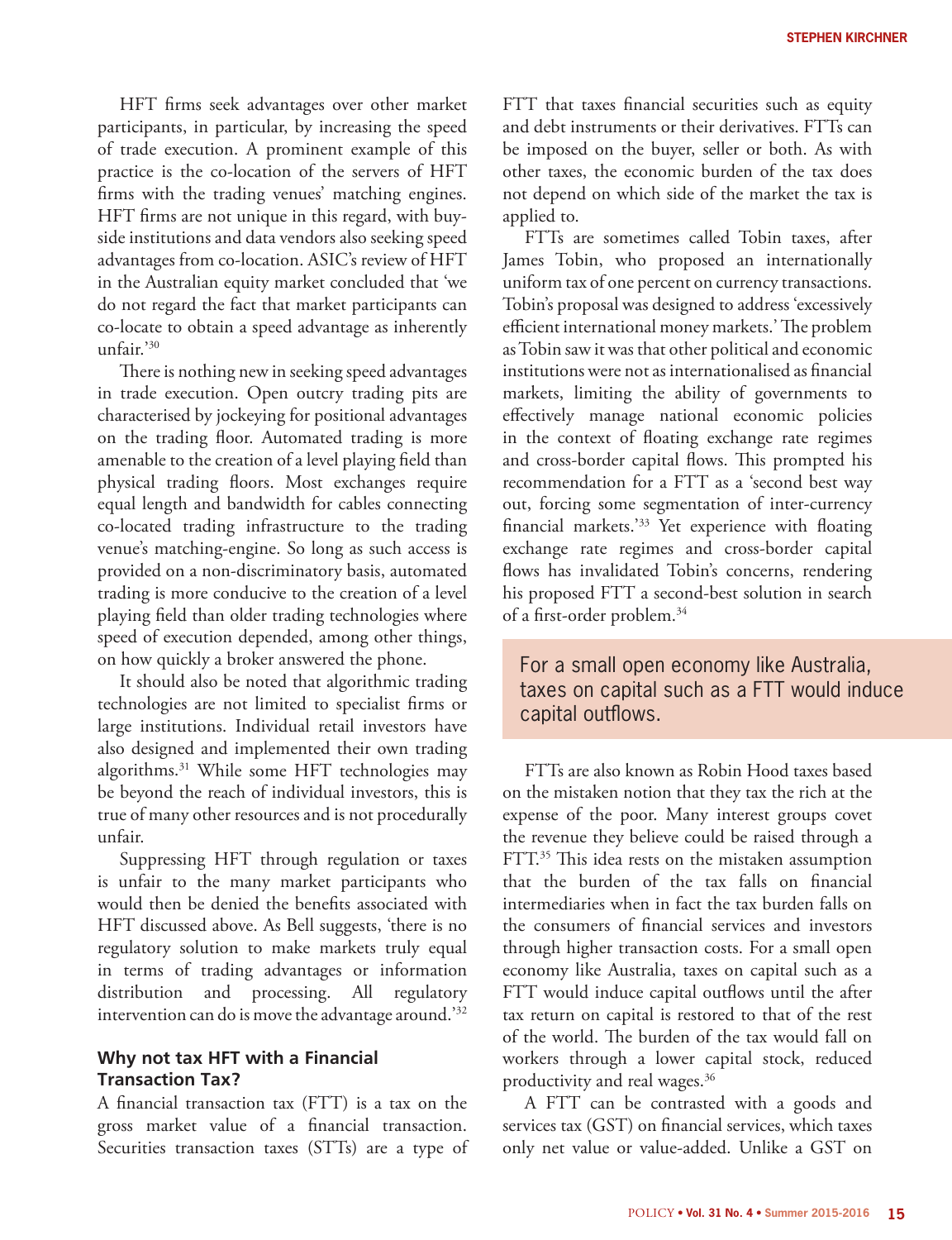financial services, a FTT is not creditable against future taxes, so the tax 'cascades' through the production chain for financial services. The more frequently a financial security trades, the higher the effective, as opposed to the notional tax rate. The effective tax rate of a STT can be as much as ten times the notional tax rate when the impact of cascading is fully accounted for.<sup>37</sup> With as many as 10 transactions taking place in a bond settlement chain, a FTT can amount to more than the oneyear return on some types of bonds, raising the cost of capital for firms and governments.38 FTTs are capitalised more heavily into securities with high turnover, such as large cap equities favoured by long-term investors such as superannuation funds.<sup>39</sup> The incidence of such taxes can thus be highly distortionary, even within a given asset class.

# There is plenty of evidence that FTTs and higher transaction costs increase rather than reduce market volatility.

As the 2010 Henry tax review noted, 'transaction taxes like the Tobin tax are generally inefficient because the tax rate rises according to how often an asset changes hands, rather than any underlying economic value.' Henry also noted that such taxes fail to address the source of any perceived market failure because there is no necessary relationship between trading volumes and market failure. By reducing market efficiency, transaction taxes can lead to greater problems in financial markets. The Henry review dismissed a Tobin tax as an inefficient and ineffective revenue-raiser.<sup>40</sup>

By reducing the incentive to trade, a FTT compounds the lock-in effect from other transaction taxes such as stamp duties and capital gains taxes, reducing the agility of capital and increasing inefficiencies in capital allocation. Transaction taxes can be easily avoided by not transacting. The resulting reduction in economic activity accounts for why these taxes are particularly inefficient revenue raisers. A FTT can impose negative fiscal externalities on other sources of government revenue, such as capital gains tax and company tax.

A fundamental economic principle is that if you tax something, you get less of it. By taxing financial transactions, including those related to HFT, there is a reduction in market liquidity due to the inverse relationship between transaction costs and trading volumes. The long-run elasticity of equity market trading volumes to transaction costs is estimated to range between  $-1\%$  and  $-1.7\%$ .<sup>41</sup> Asset value elasticities with respect to transaction costs have been estimated in the range of -0.15% and -0.4%.<sup>42</sup>

Higher transaction costs destroy the market liquidity that ultimately benefits consumers and investors. Higher transaction costs lower rates of return and depress asset prices. A FTT would devalue the stock of wealth in the securities to which it was applied at the time of its introduction. A FTT applied to HFT that raised transaction costs in markets for equity and debt securities would devalue the stock of saving in Australian superannuation funds.

FTTs increase the risk premium that hedgers have to pay to speculators who provide market liquidity, undermining the risk management function of financial markets and increasing the exposure of business, consumers and investors to market volatility.<sup>43</sup>

FTTs have also been proposed as a means of suppressing financial market volatility, both in the context of HFT and more generally. There is a widely held view that FTTs can be used to suppress 'noise' trading or speculation without harming 'fundamental' trading. But this distinction is difficult to maintain either conceptually or in practice. As Matheson notes, 'this inability of an STT to discriminate between discouraging stabilising and destabilising trading activity is a principal reason for its rejection by many analysts.<sup>'44</sup> Contrary to a widely held belief, the holding period or rate of turnover in a security does not necessarily imply anything about the time horizon of the investor. It is the duration of exposure to an asset class rather than individual securities that matters most to the time horizon and performance of an investor's portfolio.

There is plenty of evidence that FTTs and higher transaction costs increase rather than reduce market volatility.45 Markets that are characterised by very high transaction costs, such as a real estate markets, can also exhibit pronounced price volatility, in part, by increasing lock-in effects that prevent supply from accommodating changes in demand. The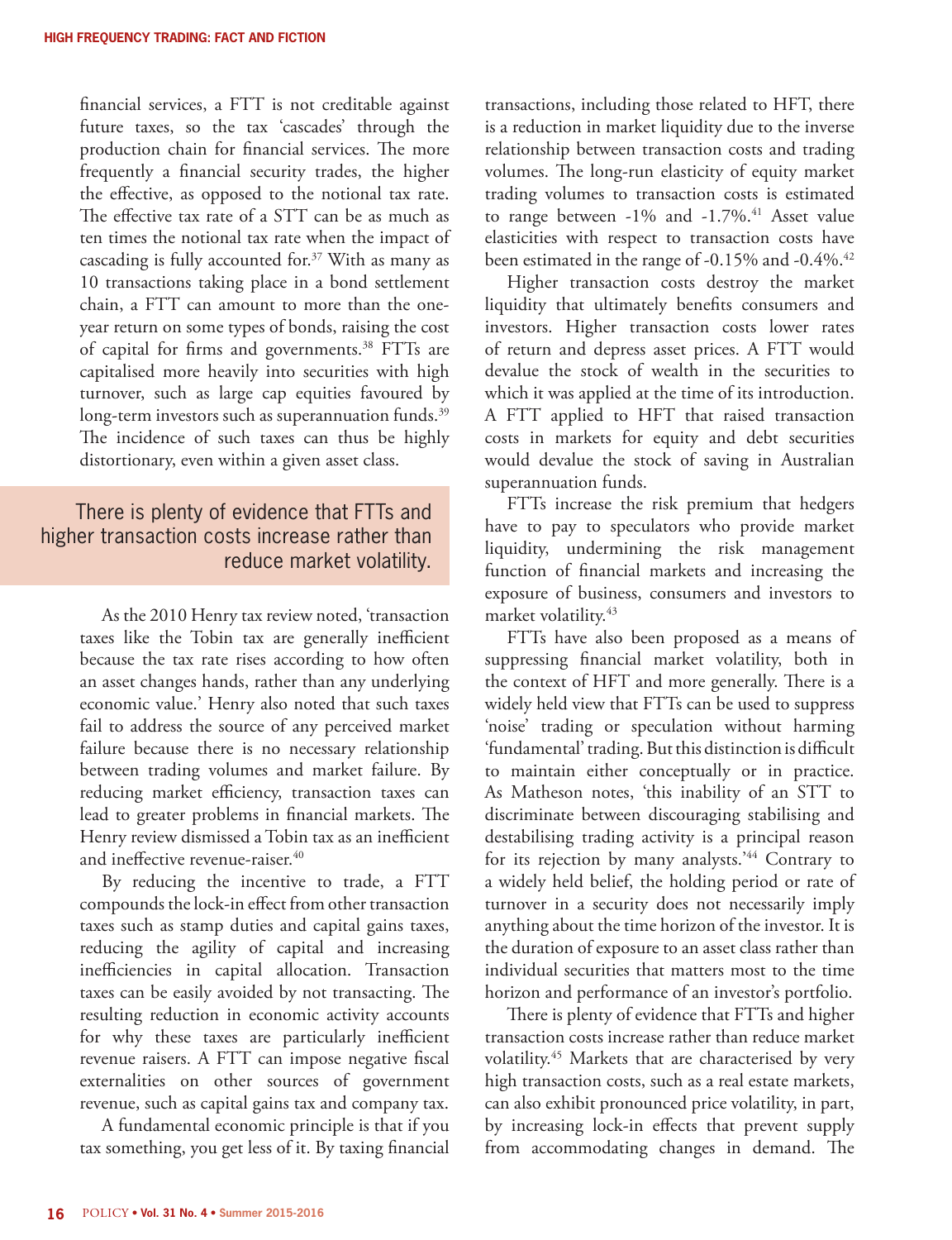experience of many real estate markets demonstrates that high transaction costs do not necessarily reduce price volatility.46

There have been proposals to impose financial transaction taxes (FTTs) on HFT both in Australia and abroad, either as a revenue-raising measure, or as a way of suppressing HFT activity in markets. Because of the small margins earned on HFT, even a very low rate FTT could serve to completely eliminate HFT from the market and its associated benefits. A FTT would have a similarly severe impact on other low margin financial instruments such as repurchase agreements. A tax that suppresses or eliminates HFT will not raise much revenue, so these two policy objectives are in conflict. Order cancellation fees or message taxes (such as those imposed by ASIC to fund market supervision arrangements), also have the effect of discouraging HFT, although will have a different economic incidence than taxes on the market value of financial transactions.

Different jurisdictions have taken different approaches to either promoting or discouraging HFT. Countries such as Japan and Singapore have sought to create regulatory and tax environments that support HFT activity in their markets. By contrast, many European countries have actively sought to suppress HFT through taxes and regulation.<sup>47</sup> For Australia to be competitive as a regional and global financial centre, it is important that the tax and regulatory environment support HFT. Otherwise, HFT activity will shift to other jurisdictions and the benefits to Australian financial markets will be lost.

International experience with FTTs is telling. Sweden's experiment with a FTT in the 1980s was disastrous before it was removed in April 1990. Stock market turnover fell by 60% and market value fell by 5.3%.<sup>48</sup> The FTT raised only 3% of the expected revenue and led to a 98% reduction in futures trading, an 85% reduction in bond trading upon announcement, while 50% of equity trading moved to London.<sup>49</sup> Capital gains tax revenue fell by more than the revenue raised by the FTT, so the FTT was overall revenue negative.<sup>50</sup>

In 2012, France implemented a range of FTTs, including a non-transaction tax of 0.01% on cancelled or amended equity market orders above a

threshold of 80% of all orders transmitted within a month designed to curb HFT. As a result, France's share of European equity market turnover almost halved, from 23% to 12.85%, between 2011 and 2013.51 The tax has raised less than half the revenue expected<sup>52</sup> and has led to a reduction in market quality.53

In the US context, it has been estimated that a FTT of as little as 0.02% would be sufficient to wipe out all S&P 500 index futures transactions, raising no revenue and destroying the ability of fund managers and firms to hedge equity market risk.<sup>54</sup>

The overwhelming weight of theory and evidence comes down against the imposition of FTTs, including in the case of HFT. As Jones summarises:

*The evidence indicates that these taxes reduce share prices, increase volatility, reduce price efficiency, worsen liquidity, increase trading costs, and cause trading to move offshore.*<sup>55</sup>

# International experience with FTTs is telling.

#### **Summary**

Computer-based trading is widely misunderstood. In particular, it has been claimed that high frequency trading imposes costs on retail investors. In fact, algorithmic trading, including HFT, enhances market quality and efficiency by increasing liquidity, lowering bid-ask spreads, facilitating price discovery and lowering the volatility of the prices for financial assets. By lowering transaction costs, HFT raises rates of return to investors and boosts asset prices. However, HFT is not neutral in its distributional implications. HFT can disintermediate and impose costs on individual market participants, including other HFT firms. From a public policy standpoint, these distributional implications are secondary to the overall net economic benefits conferred by HFT.

Regulatory frameworks need to adapt to and accommodate the innovations associated with AT and HFT to ensure that these benefits flow through to consumers and investors. Proposals to suppress HFT through regulation or taxation (such as financial transaction taxes) are inefficient ways of addressing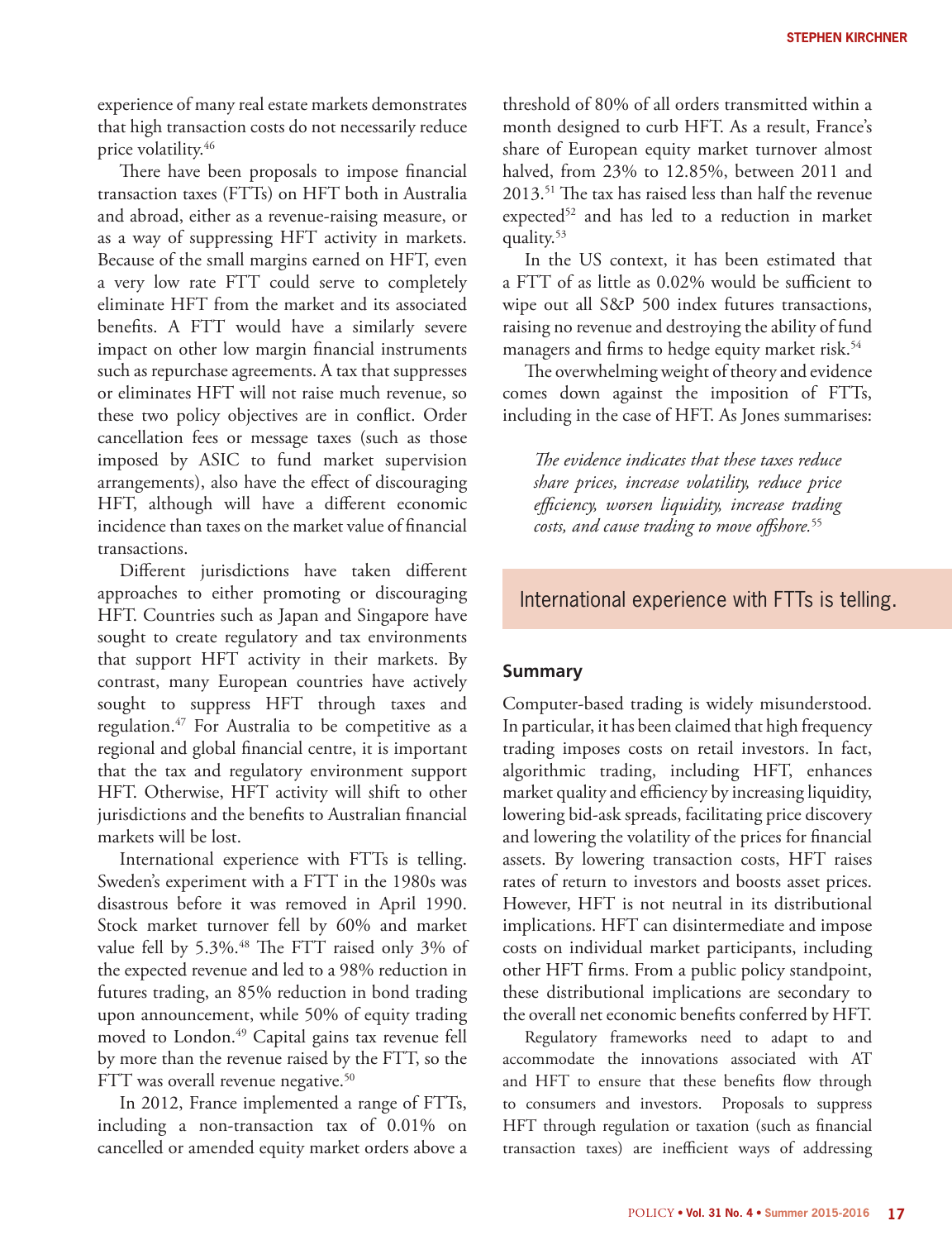the issues raised by HFT. By raising transaction costs, they would raise the cost of capital to firms and governments, lower rates of return for investors and devalue the stock of wealth accumulated in Australian superannuation funds.

#### **Endnotes**

- 1 Michael Lewis, *Flash Boys: A Wall Street Revolt*, First edition (W. W. Norton & Company, 2015).
- 2 "Is the U.S. Stock Market Rigged?," accessed November 17, 2015, http://www.cbsnews.com/news/michael-lewisstock-market-rigged-flash-boys-60-minutes/.
- 3 Many of these misconceptions were addressed in Peter Kovac's *Flash Boys: Not So Fast* (Directissima Press, 2014)
- 4 See, for example, Jared Bernstein, "The Case for a Tax on Financial Transactions," *The New York Times*, July 22, 2015, http://www.nytimes.com/2015/07/22/opinion/the-casefor-a-tax-on-financial-transactions.html.
- 5 Efficiency in this case means informational efficiency, the extent to which financial market prices incorporate available information.
- 6 Australian Securities and Investments Commission, "Review of High-Frequency Trading and Dark Liquidity," Report 452 (ASIC, October 2015), 20.
- 7 Ibid., 18.
- 8 Ibid., 5–6.
- 9 Treasury Market Practices Group, "Automated Trading in Treasury Markets White Paper," TMPG Consultative Paper (New York: Federal Reserve Bank of New York, April 9, 2015), 6–7.
- 10 PwC, "Global Financial Markets Liquidity Study," August 2015.
- 11 Charles M. Jones, "A Century of Stock Market Liquidity and Trading Costs," SSRN Scholarly Paper (Rochester, NY: Social Science Research Network, May 23, 2002), http:// papers.ssrn.com/abstract=313681.
- 12 James Angel, Lawrence Harris, and Chester S. Spatt, "Equity Trading in the 21st Century," SSRN Scholarly Paper (Rochester, NY: Social Science Research Network, February 23, 2010), http://papers.ssrn.com/abstract=1584026.
- 13 The author would like to thank ITG and Peter Lee Associates for supplying the data in Figures 1 and 2.
- 14 Jeffrey MacIntosh, "High Frequency Traders: Angels or Devils?," Commentary No. 391 (Toronto: C D Howe Institute, October 2013), 23.
- 15 Charles M. Jones, "What Do We Know About High-Frequency Trading?," SSRN Scholarly Paper (Rochester, NY: Social Science Research Network, March 20, 2013), 14, http://papers.ssrn.com/abstract=2236201.
- 16 See MacIntosh, "High Frequency Traders: Angels or Devils for a review of some of the major studies of the impact of HFT on capital markets. See also the Appendix.
- 17 Douglas J. Cumming, Feng Zhan, and Michael J. Aitken, "High Frequency Trading and End-of-Day Price Dislocation," SSRN Scholarly Paper (Rochester, NY: Social Science Research Network, October 28, 2013), http:// papers.ssrn.com/abstract=2145565.
- 18 Australian Securities and Investments Commission, "Dark Liquidity and High-Frequency Trading" (Australian Securities and Investments Commission, March 2013), 84.
- 19 Jones, "What Do We Know About High-Frequency Trading?," 1–2.
- 20 Australian Securities and Investments Commission, "Review of High-Frequency Trading and Dark Liquidity," 25.
- 21 Ibid.
- 22 MacIntosh, "High Frequency Traders: Angels or Devils?," 19.
- 23 Ian Domowitz, "Take Heed The Lessons From The 1962 Flash Crash," *Wall Street & Technology*, accessed November 5, 2015, http://www.wallstreetandtech.com/exchanges/ take-heed-the-lessons-from-the-1962-flas/225700888.
- 24 Report of the Staffs of the CFTC and SEC to the Joint Advisory Committee of Emerging Regulatory Issues, "Findings Regarding the Market Events of May 6, 2010" (Washington, DC: CFTC and SEC, September 30, 2010); Joint Staff Report, "The US Treasury Market on October 15, 2014," July 13, 2015.
- 25 The Government Office for Science, "The Future of Computer Trading in Financial Markets: An International Perspective - Final Project Report" (London: The Government Office for Science, 2012), 12.
- 26 MacIntosh, "High Frequency Traders: Angels or Devils?," 20.
- 27 Amy Kwan and Richard Philip, "High-Frequency Trading and Execution Costs," January 13, 2015.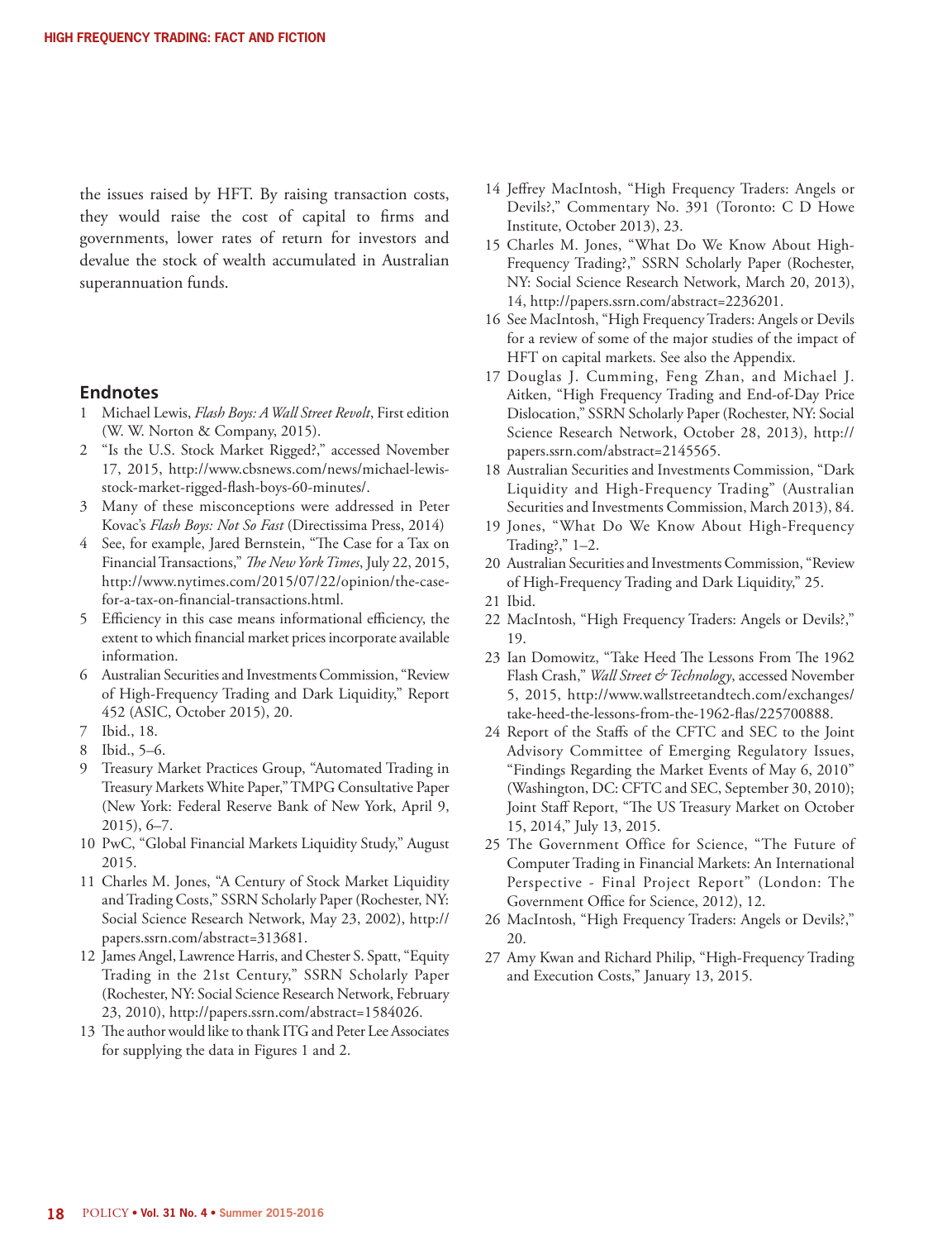- 28 James Angel and Douglas M. McCabe, "Fairness in Financial Markets: The Case of High Frequency Trading," SSRN Scholarly Paper (Rochester, NY: Social Science Research Network, December 21, 2010), 22, http://papers. ssrn.com/abstract=1737887.
- 29 Peter Kovac, *Flash Boys: Not So Fast: An Insider's Perspective on High-Frequency Trading* (Directissima Press, 2014).
- 30 Australian Securities and Investments Commission, "Dark Liquidity and High-Frequency Trading," 88.
- 31 Austen Hufford, "Algorithmic Trading: The Play-at-Home Version," *Wall Street Journal*, August 10, 2015, sec. Markets, http://www.wsj.com/articles/an-algo-and-a-dream-for-daytraders-1439160100?alg=y.
- 32 Bell, "Beyond Regulation: A Cooperative Approach to High-Frequency Trading and Financial Market Monitoring," 5.
- 33 James Tobin, "A Proposal for International Monetary Reform," *Eastern Economic Journal* 4, no. 3–4 (October 1978): 153–59.
- 34 For a review of Australia's experience with floating exchange rates, see Glenn Stevens, "The Australian Dollar: Thirty Years of Floating," November 21, 2013, http://www.rba.gov. au/speeches/2013/sp-gov-211113.html. See also Stephen Kirchner, "We are still stuck in the pre-float era on fiscal policy," *The Australian Financial Review*, 9 December 2013.
- 35 James Tobin perhaps encouraged this tendency by suggesting the revenue flowing from his multilateral tax on currency transactions could be given to the World Bank. Revenue accruing to government is ultimately fungible, rendering any hypothecation of the proceeds of a FTT to a particular purpose irrelevant from an economic point of view.
- 36 Thornton Matheson, "Taxing Financial Transactions: Issues and Evidence," IMF Working Paper WP/11/54 (Washington, DC: International Monetary Fund, March 2011), 24.
- 37 Leonard Burman et al., "Financial Transaction Taxes in Theory and Practice" (Washington, DC: Tax Policy Centre - Urban Institute and Brookings Institution, June 2015), 30.
- 38 London Economics, "The Impact of a Financial Transaction Tax on Corporate and Sovereign Debt: Report Prepared for the International Regulatory Strategy Group" (London: City of London Economic Development, April 2013), 1.
- 39 Matheson, "Taxing Financial Transactions: Issues and Evidence," 16.
- 40 Commonwealth of Australia, "Australia's Future Tax System (the Henry Review)" (Canberra, 2010).
- 41 George Wang and Jot Yau, "Would a Financial Transaction Tax Affect Financial Market Activity? Insights from Futures Markets," Policy Analysis No. 702 (Washington, DC: Cato Institute, July 9, 2012), 10.
- 42 Maria Coelho, "Dodging Robin Hood: Responses to France and Italy's Financial Transaction Taxes," SSRN Scholarly Paper (Rochester, NY: Social Science Research Network, November 3, 2015), 12, http://papers.ssrn. com/abstract=2389166.\\uc0\\u8221{} SSRN Scholarly Paper (Rochester, NY: Social Science Research Network, November 3, 2015
- 43 Ibid., 8.
- 44 Ibid., 20.
- 45 Anna Pomeranets and Daniel G. Weaver, "Securities Transaction Taxes and Market Quality," SSRN Scholarly Paper (Rochester, NY: Social Science Research Network, February 8, 2013), http://papers.ssrn.com/ abstract=1980185; Charles M. Jones and Paul J. Seguin, "Transaction Costs and Price Volatility: Evidence From Commission Deregulation," SSRN Scholarly Paper (Rochester, NY: Social Science Research Network, October 10, 1998), http://papers.ssrn.com/abstract=6428; Badi H. Baltagi, Dong Li, and Qi Li, "Transaction Tax and Stock Market Behavior: Evidence from an Emerging Market," *Empirical Economics* 31, no. 2 (April 5, 2006): 393–408, doi:10.1007/s00181-005-0022-9.
- 46 Sydney's recent house price boom can be attributed in part to a lack of housing market liquidity due to high transaction taxes and a shortage of listed housing stock.
- 47 Holly Bell and Harrison Searles, "An Analysis of Global HFT Regulation: Motivations, Market Failures and Alternative Outcomes," Working Paper No. 14-11 (Fairfax, VA: Mercatus Centre, George Mason University, April 2014).
- 48 Matheson, "Taxing Financial Transactions: Issues and Evidence," 15.
- 49 PwC, "Financial Transactions Tax: Impacts and Arguments, a Literature Review," November 21, 2013, 10.
- 50 Wang and Yau, "Would a Financial Transaction Tax Affect Financial Market Activity? Insights from Futures Markets," 10.
- 51 Bell and Searles, "An Analysis of Global HFT Regulation: Motivations, Market Failures and Alternative Outcomes," 13.
- 52 PwC, "Financial Transactions Tax: Impacts and Arguments, a Literature Review," 37.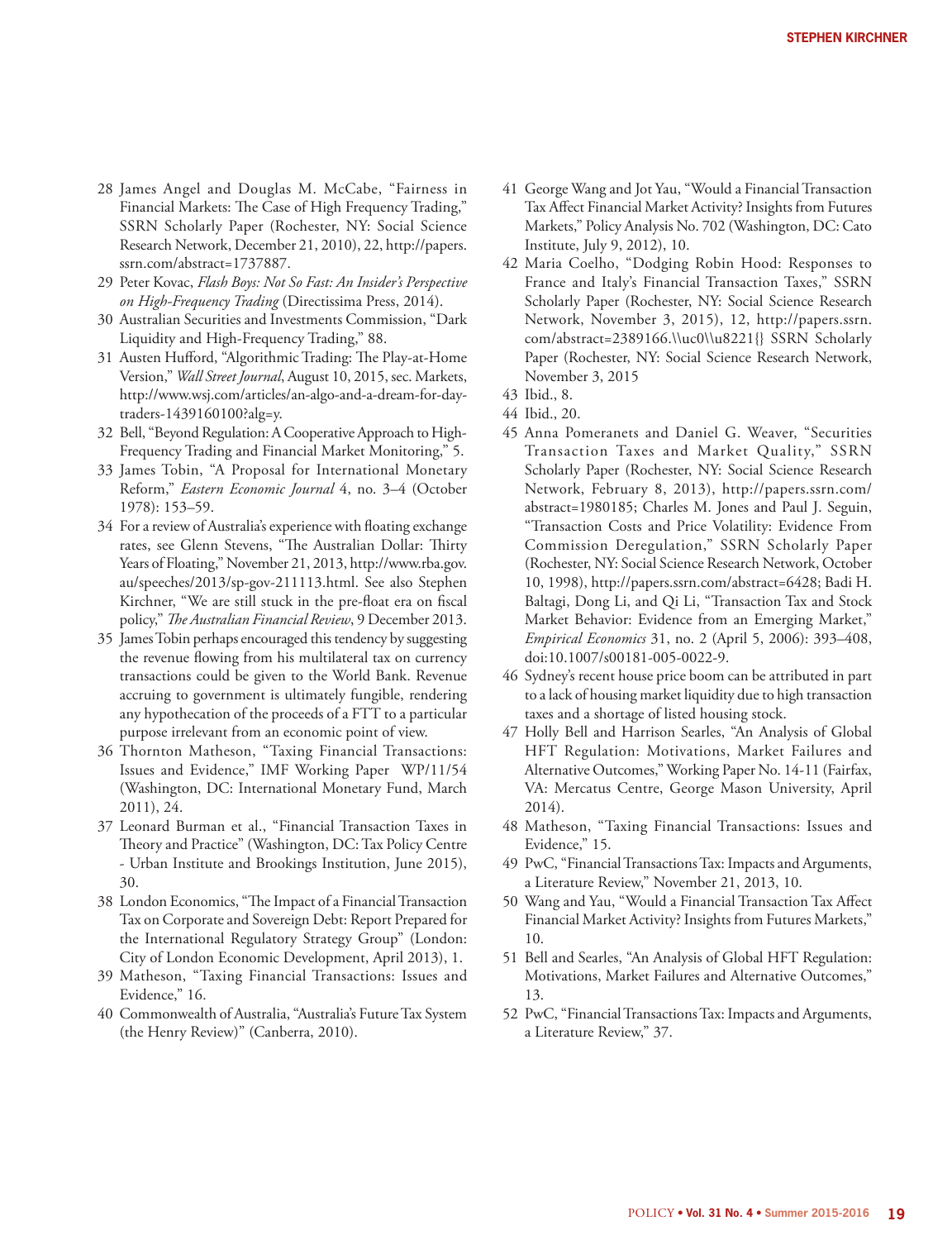- 53 Martin Haferkorn and Kai Zimmermann, "Securities Transaction Tax and Market Quality – The Case of France," SSRN Scholarly Paper (Rochester, NY: Social Science Research Network, January 4, 2013), http://papers.ssrn. com/abstract=2229221.
- 54 Wang and Yau, "Would a Financial Transaction Tax Affect Financial Market Activity? Insights from Futures Markets," 17.
- 55 Jones, "What Do We Know About High-Frequency Trading?," 3.NY","genre":"SSRN Scholarly Paper","source":"papers. ssrn.com","event-place":"Rochester, NY","abstract":"This paper reviews recent theoretical and empirical research on high-frequency trading (HFT